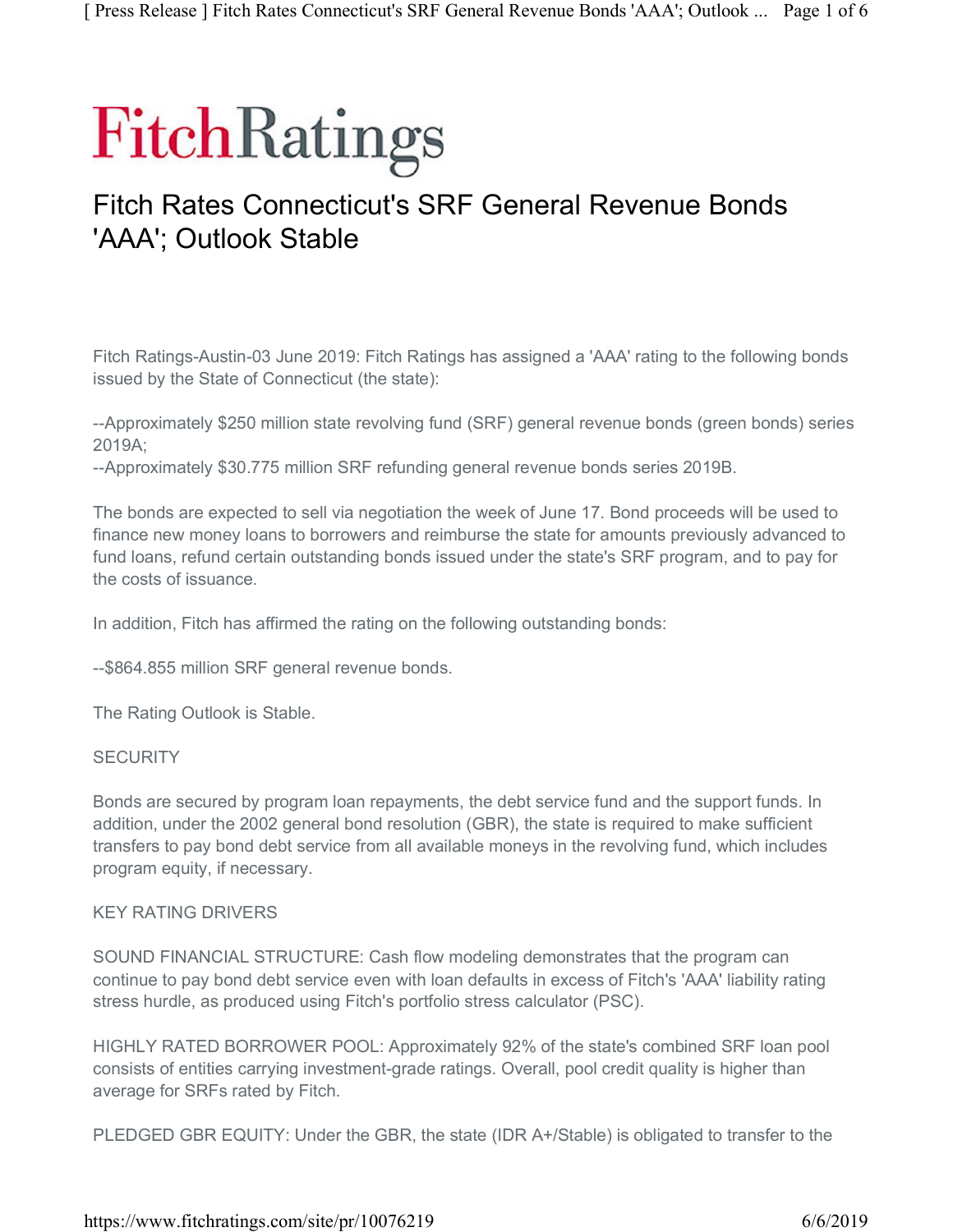debt service fund any available moneys in the SRF (including equity moneys) in an amount sufficient to make debt service payments. Connecticut's incorporation of this obligation in the GBR provides additional bondholder protection and is unique among traditional SRF programs, which typically exclude such a covenant.

ABOVE-AVERAGE BORROWER CONCENTRATION: The state's loan pool is somewhat small, with only 99 borrowers. The top 10 borrowers constitute approximately 66% of the pool total, and the largest borrower represents 40% of the total pool. These metrics are slightly weaker than Fitch's comparable 'AAA' rating category medians. Concentrated pools are assessed at higher stresses in Fitch's modeling.

SOLID PROGRAM MANAGEMENT: Connecticut maintains sound formal program underwriting and loan monitoring guidelines exhibited by the lack of pledged borrower defaults to date.

#### RATING SENSITIVITIES

REDUCTION IN MODELED STRESS CUSHION: Significant deterioration in aggregate borrower credit quality, increased pool concentration, or increased leveraging resulting in the program's inability to pass Fitch's 'AAA' liability rating stress hurdle would put downward pressure on the rating. The Stable Rating Outlook reflects Fitch's view that these events are unlikely to occur.

#### CREDIT PROFILE

Connecticut's SRFs provide subsidied loans to local entities throughout the state for eligible clean water and drinking water pro ects. Fitch evaluates the separate clean water and drinking water SRFs as a single program given the cross-collaterali ation feature, whereby debt service deficiencies in one fund may be cured by surpluses in the other.

#### SOUND FINANCIAL STRUCTURE, DEFAULT TOLERANCE

Fitch measures financial strength of the combined SRFs by calculating the program asset strength ratio (PASR). The PASR includes total scheduled pledged loan repayments, support fund balance, and account earnings divided by total scheduled bond debt service. The state's PASR is 1.3x, which is below Fitch's 2018 'AAA' rating category median level of 2.0x but is considered sound by Fitch.

Excluding amounts in the equity fund, cash flow modeling demonstrates that the program can continue to pay bond debt service even with hypothetical loan defaults of 64% in the first four year period and 100% in the middle and last four-year periods over the outstanding bonds' expected life (per Fitch criteria, a 90% recovery is applied in its cash flow model when determining default tolerance). These results are in excess of Fitch's 'AAA' liability rating stress hurdle of 22%, as produced by the PSC. The liability rating stress hurdle is calculated based on overall pool credit quality as measured by the rating of underlying borrowers, loan sie and term, and concentration.

The program's low PSC stress hurdle is reflective of the higher than average borrower credit quality. Although Fitch's calculation of the first four-year default rate is lower than categorical medians, inclusion of available and pledged equity funds in its model analysis would have resulted in a default tolerance of 100% in each stress period.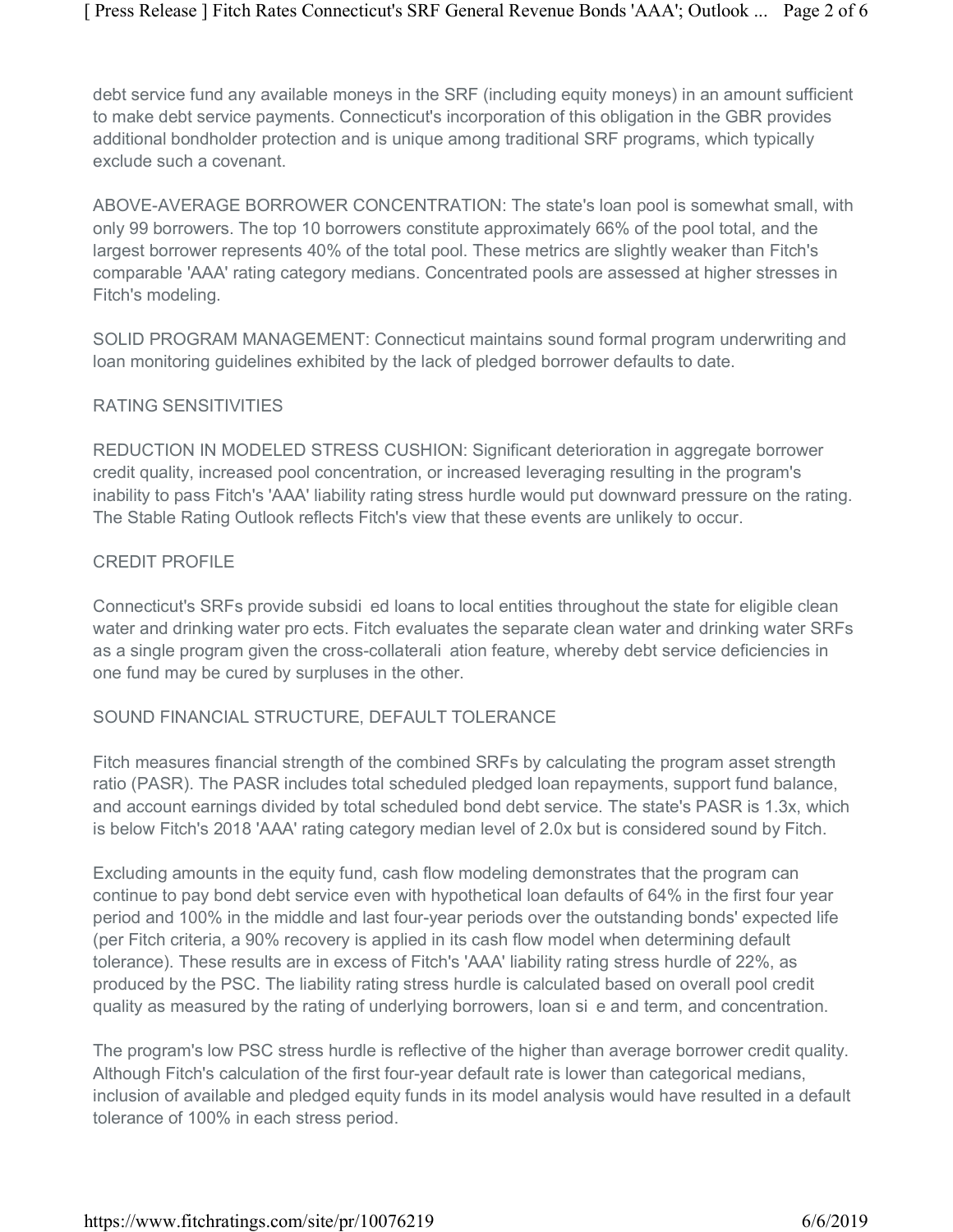#### ENHANCEMENT PROVIDED PRIMARILY BY SUPPORT AND EQUITY FUNDS

The state's SRF loan pools are primarily protected from losses by surplus pledged loan amounts and investment earnings in excess of debt service, and amounts in the support and equity funds. The support fund was initially funded with the issuance of certain previous series of bonds in amounts required under such bonds' supplemental resolutions and is not expected to be funded as part of the 2019 issues. As these bonds amortie, amounts are released in accordance with a set schedule and are then available to pay for bond debt service. As of May 2019, the combined clean water and drinking water support fund balance was \$23 million, or 2% of outstanding principal.

As mentioned previously, the program's equity fund is also available and pledged to bondholders in the event of a debt service shortfall. However, equity moneys were not included in Fitch's analysis primarily because equity balances could diminish over time if they are recycled into new loans. As of May 2019, the equity balance totals over half of current outstanding bonds.

#### HIGH-QUALITY LOAN POOL WITH SOME CONCENTRATION

At 99 borrowers, the current loan pool is somewhat small and concentrated. However, the large maority of borrowers are of high credit quality. The Metropolitan District Commission (unrated by Fitch but assessed to be of high credit quality) is the pool's largest borrower, accounting for 40% of the total. The remaining top 10 borrowers account for a slightly elevated 26% of the pool, and most are also assessed to be investment grade. The program's loan security is favorable, with each borrower backed by general obligation pledges (75%), net utility system revenues (21%), or a combination of the two (4%). Overall pool attributes have remained similar over the past several years.

#### SOLID PROGRAM MANAGEMENT AND UNDERWRITING

The state treasurer's office and Connecticut's department of energy and environmental protection (DEEP) ointly manage the clean water SRF program, while the state treasurer's office and the department of public health (DPH) ointly manage the drinking water program. Among other duties, DEEP and DPH are responsible for the preparation of the state's annual SRF priority lists, approval of construction disbursement requests, and the inspection of proects to ensure compliance.

Connecticut requires that program borrowers evidence their ability to repay loans and provide relevant documentation such as financial statements, capital budgets and economic data. Management monitors monthly loan repayments and works with its loan servicing contractor, the program's trustee bank. In the event of a late payment, a policy is in place to implement immediate collection procedures.

Contact:

Primary Analyst Asim Kapadia Analyst +1-512-215-3727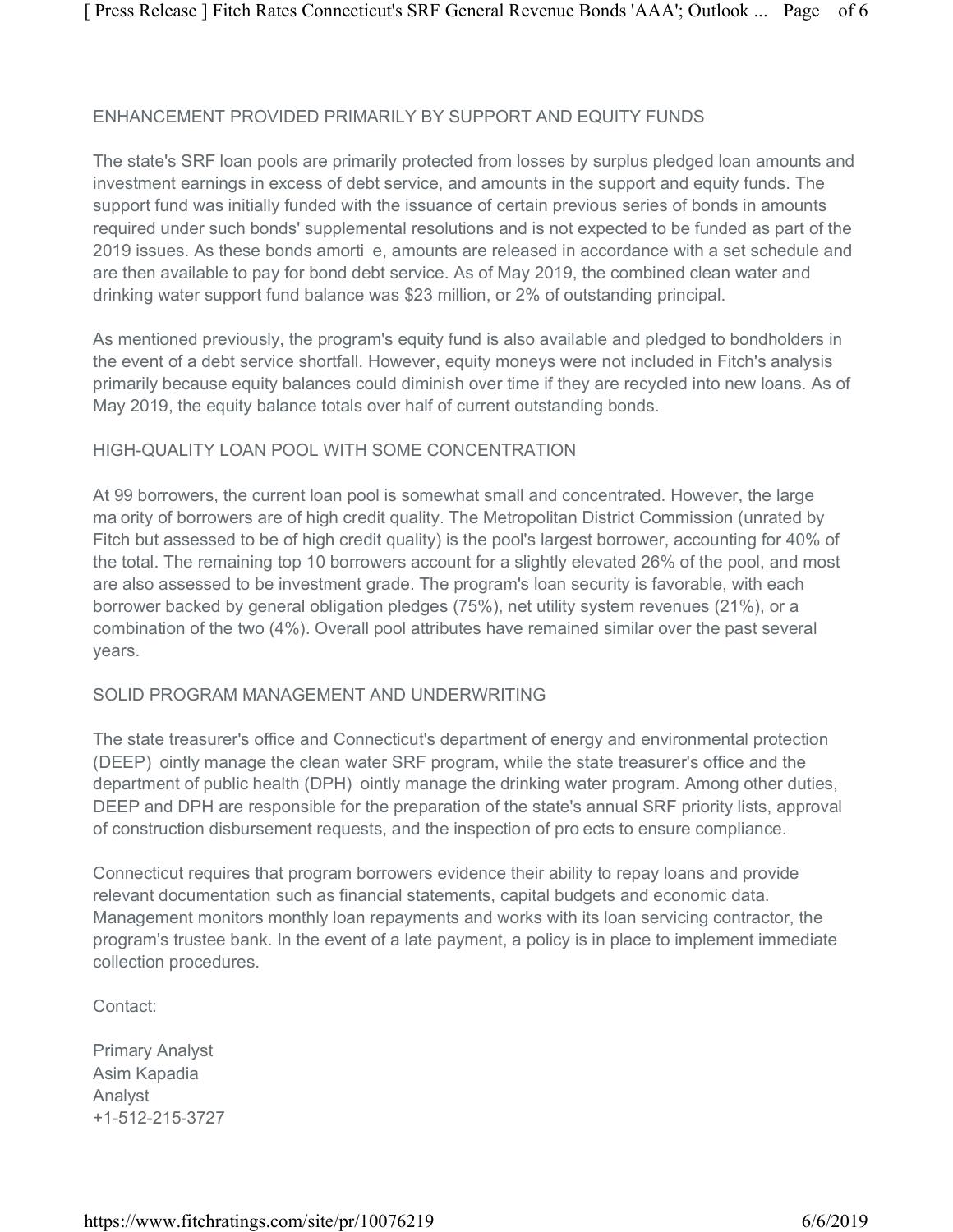Fitch Ratings, Inc. 111 Congress Avenue, Suite 2010 Austin, T 78701

Secondary Analyst Julie Garcia Seebach **Director** +1-512-215-3743

Committee Chairperson Amy Laskey Managing Director +1-212-908-0568

Media Relations: Sandro Scenga, New York, Tel: +1 212 908 0278, Email: sandro.scenga thefitchgroup.com

Additional information is available on www.fitchratings.com Applicable Criteria Public Sector, Revenue-Supported Entities Rating Criteria (pub. 28 May 2019) U.S. Public Finance State Revolving Fund and Municipal Finance Pool Program Rating Criteria (pub. 13 Mar 2019)

Additional Disclosures Dodd-Frank Rating Information Disclosure Form Solicitation Status Endorsement Policy

ALL FITCH CREDIT RATINGS ARE SUBJECT TO CERTAIN LIMITATIONS AND DISCLAIMERS. PLEASE READ THESE LIMITATIONS AND DISCLAIMERS BY FOLLOWING THIS LINK: HTTPS://WWW.FITCHRATINGS.COM/UNDERSTANDINGCREDITRATINGS. IN ADDITION, RATING DEFINITIONS AND THE TERMS OF USE OF SUCH RATINGS ARE AVAILABLE ON THE AGENCY'S PUBLIC WEB SITE AT WWW.FITCHRATINGS.COM. PUBLISHED RATINGS, CRITERIA, AND METHODOLOGIES ARE AVAILABLE FROM THIS SITE AT ALL TIMES. FITCH'S CODE OF CONDUCT, CONFIDENTIALITY, CONFLICTS OF INTEREST, AFFILIATE FIREWALL, COMPLIANCE, AND OTHER RELEVANT POLICIES AND PROCEDURES ARE ALSO AVAILABLE FROM THE CODE OF CONDUCT SECTION OF THIS SITE. DIRECTORS AND SHAREHOLDERS RELEVANT INTERESTS ARE AVAILABLE AT

HTTPS://WWW.FITCHRATINGS.COM/SITE/REGULATORY. FITCH MAY HAVE PROVIDED ANOTHER PERMISSIBLE SERVICE TO THE RATED ENTITY OR ITS RELATED THIRD PARTIES. DETAILS OF THIS SERVICE FOR RATINGS FOR WHICH THE LEAD ANALYST IS BASED IN AN EU-REGISTERED ENTITY CAN BE FOUND ON THE ENTITY SUMMARY PAGE FOR THIS ISSUER ON THE FITCH WEBSITE.

Copyright 2019 by Fitch Ratings, Inc., Fitch Ratings Ltd. and its subsidiaries. 33 Whitehall Street,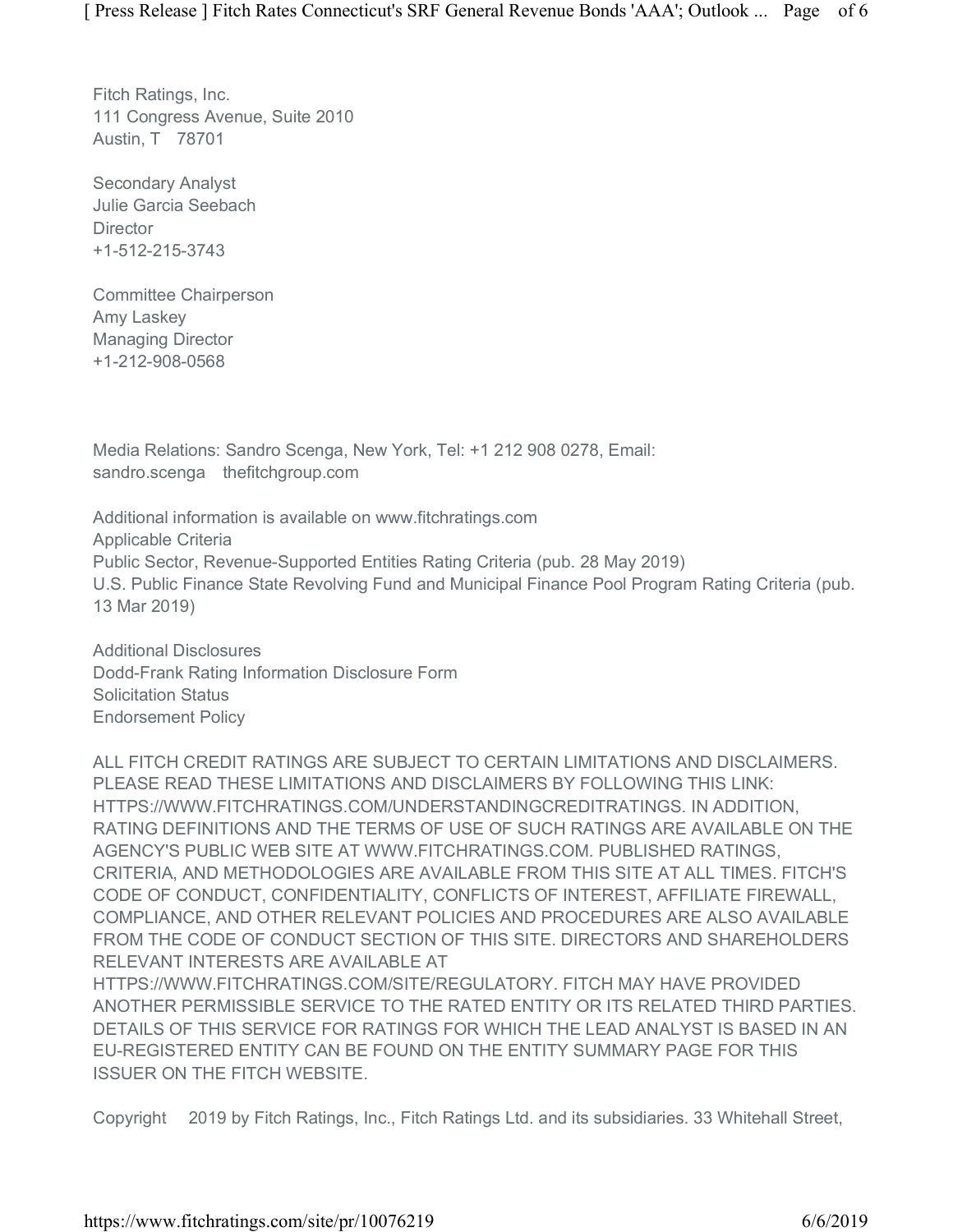NY, NY 10004. Telephone: 1-800-753-4824, (212) 908-0500. Fax: (212) 480-4435. Reproduction or retransmission in whole or in part is prohibited except by permission. All rights reserved. In issuing and maintaining its ratings and in making other reports (including forecast information), Fitch relies on factual information it receives from issuers and underwriters and from other sources Fitch believes to be credible. Fitch conducts a reasonable investigation of the factual information relied upon by it in accordance with its ratings methodology, and obtains reasonable verification of that information from independent sources, to the extent such sources are available for a given security or in a given urisdiction. The manner of Fitch's factual investigation and the scope of the third-party verification it obtains will vary depending on the nature of the rated security and its issuer, the requirements and practices in the urisdiction in which the rated security is offered and sold and/or the issuer is located, the availability and nature of relevant public information, access to the management of the issuer and its advisers, the availability of pre-existing third-party verifications such as audit reports, agreed-upon procedures letters, appraisals, actuarial reports, engineering reports, legal opinions and other reports provided by third parties, the availability of independent and competent third- party verification sources with respect to the particular security or in the particular urisdiction of the issuer, and a variety of other factors. Users of Fitch's ratings and reports should understand that neither an enhanced factual investigation nor any third-party verification can ensure that all of the information Fitch relies on in connection with a rating or a report will be accurate and complete. Ultimately, the issuer and its advisers are responsible for the accuracy of the information they provide to Fitch and to the market in offering documents and other reports. In issuing its ratings and its reports, Fitch must rely on the work of experts, including independent auditors with respect to financial statements and attorneys with respect to legal and tax matters. Further, ratings and forecasts of financial and other information are inherently forward-looking and embody assumptions and predictions about future events that by their nature cannot be verified as facts. As a result, despite any verification of current facts, ratings and forecasts can be affected by future events or conditions that were not anticipated at the time a rating or forecast was issued or affirmed. The information in this report is provided "as is" without any representation or warranty of any kind, and Fitch does not represent or warrant that the report or any of its contents will meet any of the requirements of a recipient of the report. A Fitch rating is an opinion as to the creditworthiness of a security. This opinion and reports made by Fitch are based on established criteria and methodologies that Fitch is continuously evaluating and updating. Therefore, ratings and reports are the collective work product of Fitch and no individual, or group of individuals, is solely responsible for a rating or a report. The rating does not address the risk of loss due to risks other than credit risk, unless such risk is specifically mentioned. Fitch is not engaged in the offer or sale of any security. All Fitch reports have shared authorship. Individuals identified in a Fitch report were involved in, but are not solely responsible for, the opinions stated therein. The individuals are named for contact purposes only. A report providing a Fitch rating is neither a prospectus nor a substitute for the information assembled, verified and presented to investors by the issuer and its agents in connection with the sale of the securities. Ratings may be changed or withdrawn at any time for any reason in the sole discretion of Fitch. Fitch does not provide investment advice of any sort. Ratings are not a recommendation to buy, sell, or hold any security. Ratings do not comment on the adequacy of market price, the suitability of any security for a particular investor, or the tax-exempt nature or taxability of payments made in respect to any security. Fitch receives fees from issuers, insurers, guarantors, other obligors, and underwriters for rating securities. Such fees generally vary from US\$1,000 to US\$750,000 (or the applicable currency equivalent) per issue. In certain cases, Fitch will rate all or a number of issues issued by a particular issuer, or insured or guaranteed by a particular insurer or guarantor, for a single annual fee. Such fees are expected to vary from